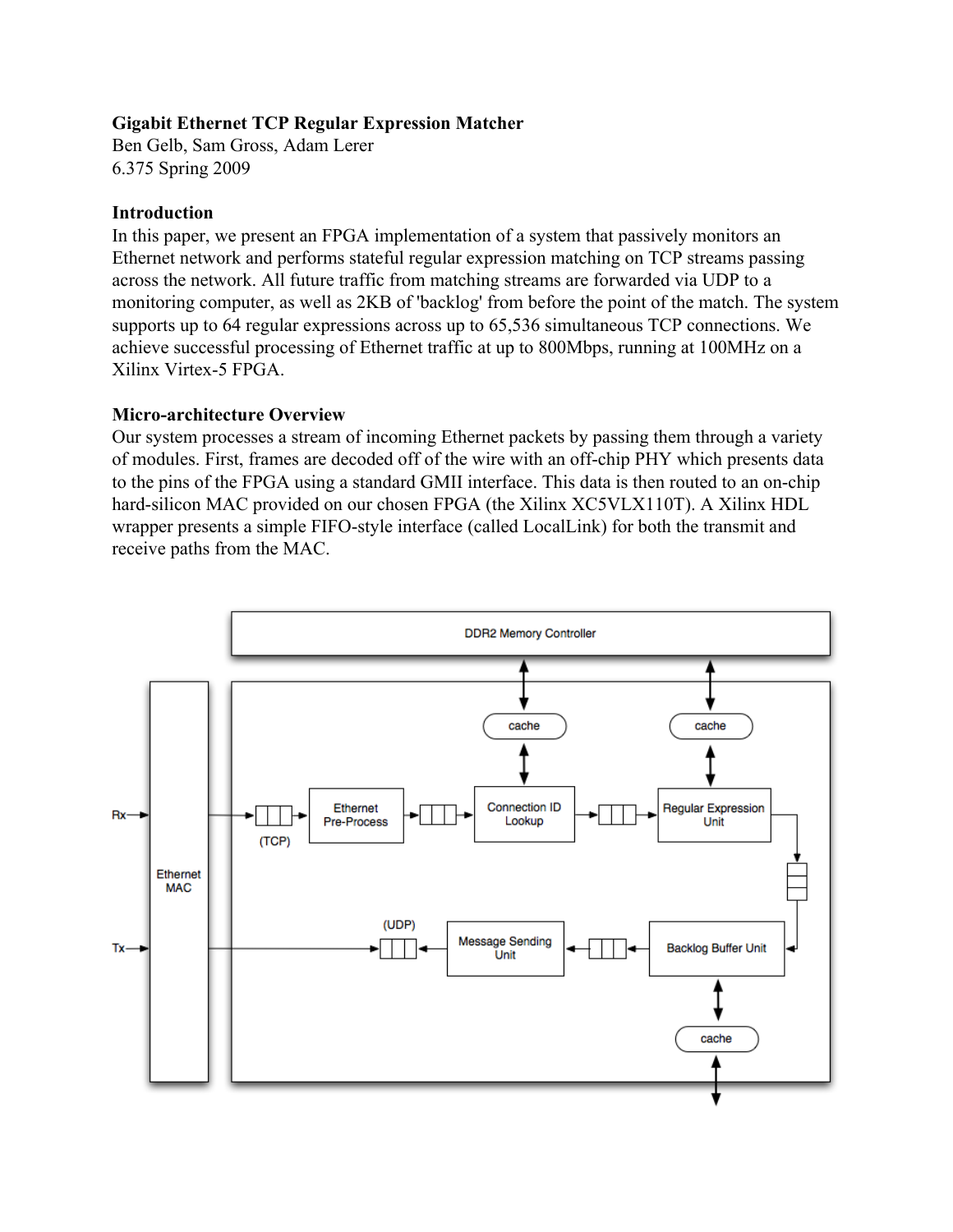Next, received Ethernet frames are pulled from the LocalLink interface into the core of our processor. First, they pass through the Ethernet Pre-processor module, which parses the Ethernet, IP, and TCP headers to discover the source and destination IP addresses and port numbers of an incoming packet. Additionally, any non-TCP or malformed packets are discarded at this step.

Next, the payload of TCP packets, along with select connection information including the IP and Port numbers, as well as TCP flags, are passed to the Connection Lookup module. This module maintains a 256K element hash table of TCP connections and mappings to an internal 16-bit "connection ID" which is associated with a particular connection. If a connection is not found in the hash table, a new entry is created, and a new connection ID is allocated from a free list of 64K possible identifiers. This limits the total number of connections that may be tracked simultaneously to 64K. The output of the Connection Lookup module is sent to the Regular Expression Matcher.

The Reguar Expression Matcher applies a collection of regular expressions to the data stream. Each regular expression is described as a discrete finite automaton (DFA) which maps to an FSM in the FPGA. The collection of FSMs are all run in parallel on the datastream. At the end of a packet, the state of the FSMs is saved away into main memory. At the beginning of each packet, the connection ID from the Connection Lookup module is used to load the appropriate state into the FSMs. This allows patterns to be matched on TCP streams - across individual TCP packets and across multiple connections. In the event a regular expression match occurs, a "match" message is inserted into the datastream leaving the Regular Expression Matcher.

The output of the Regular Expression Matcher is fed to the Backlog Buffer Unit. This module keeps a log of the most recent 2 kilobytes in a stream. This is done by maintaining a ring buffer for each connection in memory. If a "match" message is received, the entire contents of the backlog buffer for that particular connection, as well as any future data from that connection, is forwarded to the UDP Sender module.

The UDP Sender accepts data from the Backlog Buffer Unit and generates Ethernet frames containing statically-addressed UDP packets for transmission out of the Ethernet interface via the Ethernet MAC and PHY hardware. The UDP Sender generates two types of packets - match packets, and data packets. Both types of packets contain a basic header, consisting of the source and destination IP and port numbers of the matched connection as well as the internal connection ID of the matched stream. Additionally, match packets contain the index of the regular expression that caused a match. Data packets contain a length field, followed by length bytes of data.

#### **Memory Subsystem**

Several modules in our system use amounts of memory that necessitate an off-chip RAM.

- Connection Hash Table 128 bits  $*$  256K = 4MB
- Connection ID Free List 16 bits  $* 64K = 128KB$
- Regular Expression Matcher State 8 bits  $*$  64 regular expressions  $*$  64K = 4MB
- Backlog Buffer Unit  $2KB * 64K = 128MB$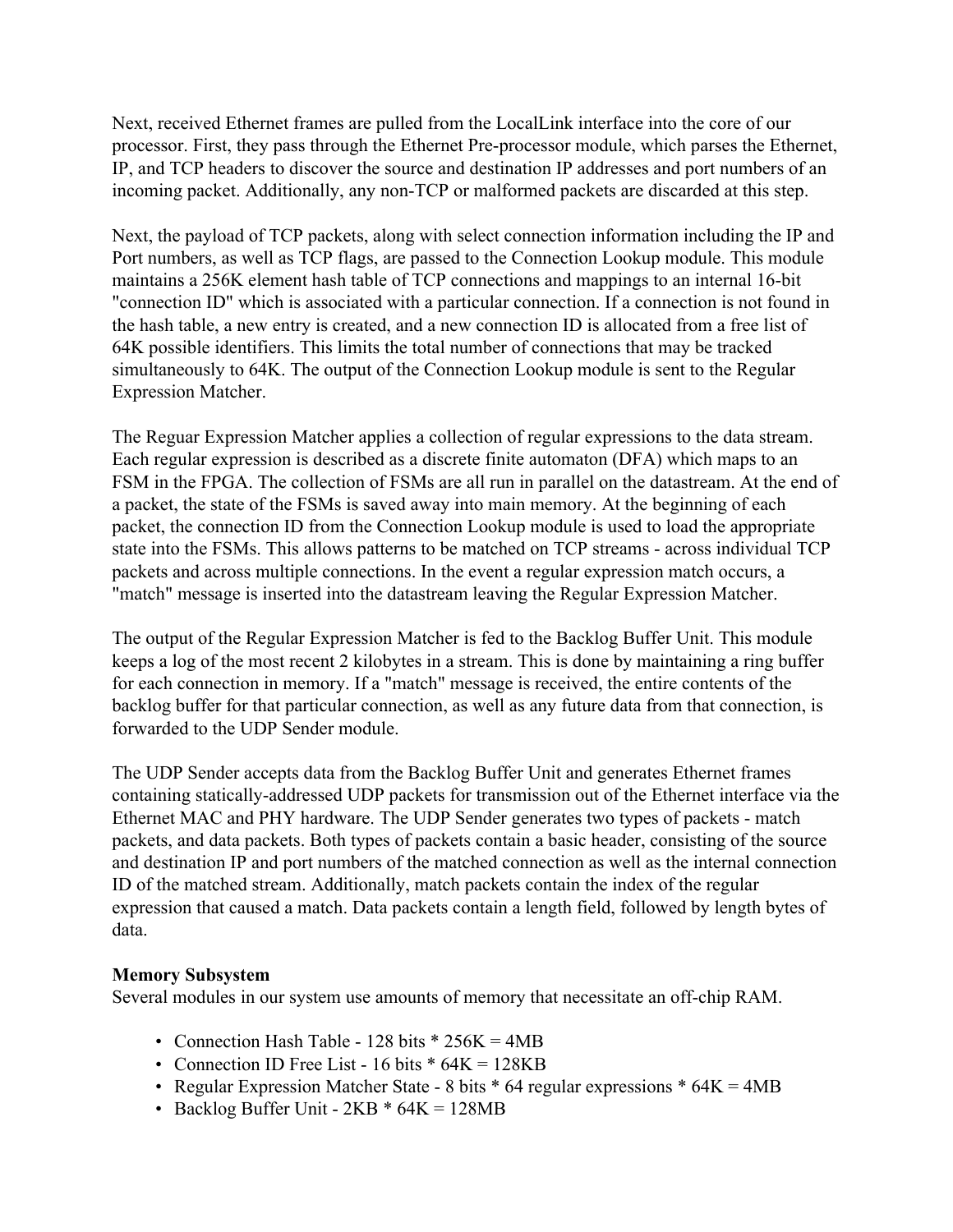Accordingly, we used a 256MB DDR2 SDRAM for our main memory, along with several layers of logic to present a consistent, usable interface to the core logic. The DDR2 SODIMM interfaces with the Xilinx Multi-port Memory Controller (MPMC) IP core. This core provides up to 8 memory access ports with a configurable "personality" that defines the interface of the port. For interfacing to our logic, we chose to use the Xilinx Native Port Interface (NPI) which uses a set of 3 FIFOs - read, write, and command.

A Bluespec interface called NPIWires was created that defined always ready, always enabled methods for each of the wires in the NPI inteface. A second interface was created that provided Get and Put methods for each of the NPI FIFOs. A NPIMaster module was created that implemented both of these interfaces and a some simple rules to tie them together. This module also includes a clock-domain crossing, so that the MPMC clock and the core logic clock can be run at different speeds.

In order to further abstract away the particular memory implementation, a simple blocking writeback cache module was created. This module connects to the NPIMaster module to access memory, and provides a standard Server interface to service single-word read and write requests. The word size was made a parameter of the cache so that the cache could be easily used in each of the four required places. The caches communicate over the NPI interface by performing burst reads and writes of 16 64-bit words, regardless of the desired data port size.

In our design, four caches are used for each of the four items listed above. Each cache has its own corresponding NPIMaster modules, and NPIWires interface exported out of the core logic. Each NPIWires interface connects to a different port on the MPMC, which takes care of arbitration. Note that there are no scheduling concerns related to shared memory acces, because although all of the modules utilize the same physical memory chip, each uses an independent area of memory.

## **Core Logic - Tagged Union Types**

Two tagged unions were created to facilitate communication among our modules. First, the RawPacket type was created for use between the Ethernet Pre-Processor and the Connection Lookup module. It simply captures the important aspects of a TCP packet.

```
typedef union tagged {
    IPAddr RawSrcIP;
    IPAddr RawDstIP;
    struct {IPPort srcPort; IPPort dstPort;} RawPorts;
    TCPSeqNo RawSeqno;
    TCPFlags RawFlags;
    PayloadLength RawPlen;
    Payload RawP;
} RawPacket deriving(Eq, Bits);
```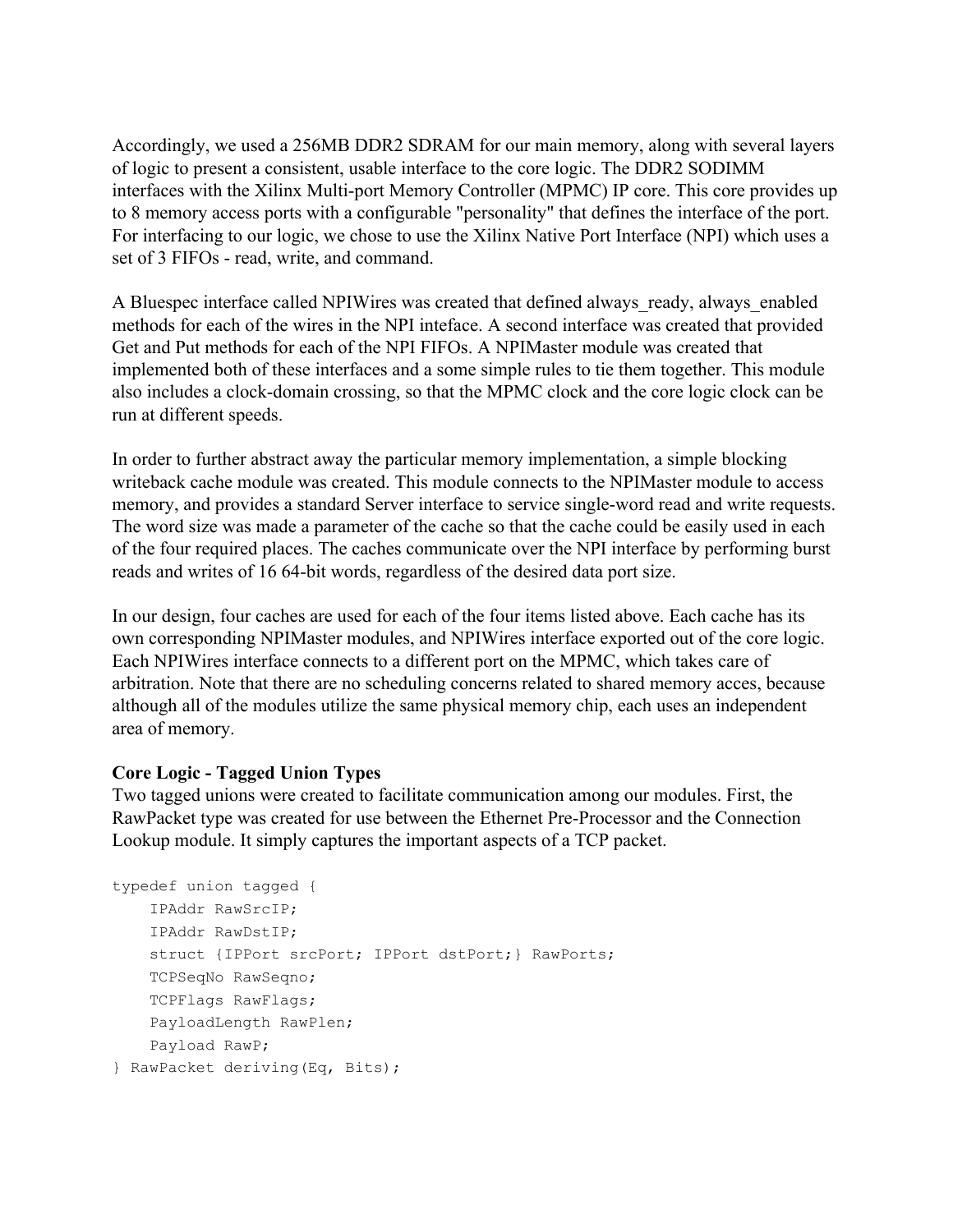The SystemPacket type is used in the rest of the system for inter-module communication. It is similar, but includes two "command" elements - NewConnection and ChangeConnection, that are used to forward around the internal connection ID assigned to a connection. NewConnection indicates a newly-allocated ID, and causes any modules with state to clear their state as it passes through the system. The ChangeConnection element indicates the start of a new packet on a different connection ID, and induces modules to load the correct connection-specific state.

```
typedef union tagged {
  ConnIndex NewConnection;
  ConnIndex ChangeConnection;
  IPAddr SrcIP;
  IPAddr DstIP;
  PortPair Ports;
  Payload ConnPayload;
 RegexIndex Match;
} SystemPacket deriving (Eq,Bits);
```
# **Core Logic - Ethernet Pre-Processor**

The Ethernet Pre-Processor reads raw Ethernet frames in from the LocalLink interface. It uses a simple FSM to parse the incoming headers. It makes the following checks

- Packet is an IP packet
- Packet is an IPv4 packet
- Packet is a TCP packet

If any of these criteria fails, the packet is dropped. If all three criteria are met, a RawPacket type is generated, and enqueued in an outbound FIFO for transmission to the Connection Lookup module.

Additionally, packets that are less than 60 bytes are padded with 0s trailing the Ethernet payload prior to being transmitted. This is because Ethernet specifies that Ethernet frames must be at least 60 bytes long. If padding is added, it is stripped off in the Ethernet Pre-Processor prior to being forwarded.

## **Core Logic - Connection Lookup Modules**

The connection lookup module is responsible for mapping TCP connections to the internal connection ID used within the system. We use the two IP address and port numbers to uniquely identify connections. A hash table contains the mappings from TCP connection to connection ID. The connection ID allocator is responsible for keeping track of free connection IDs.

We use the FNV1 hash function to hash the 96 bits of addresses and ports to an 18-bit index to the hash table. The FNV1 function requires only a single multiply and XOR for each hashed byte, while still providing good enough spreading for our needs.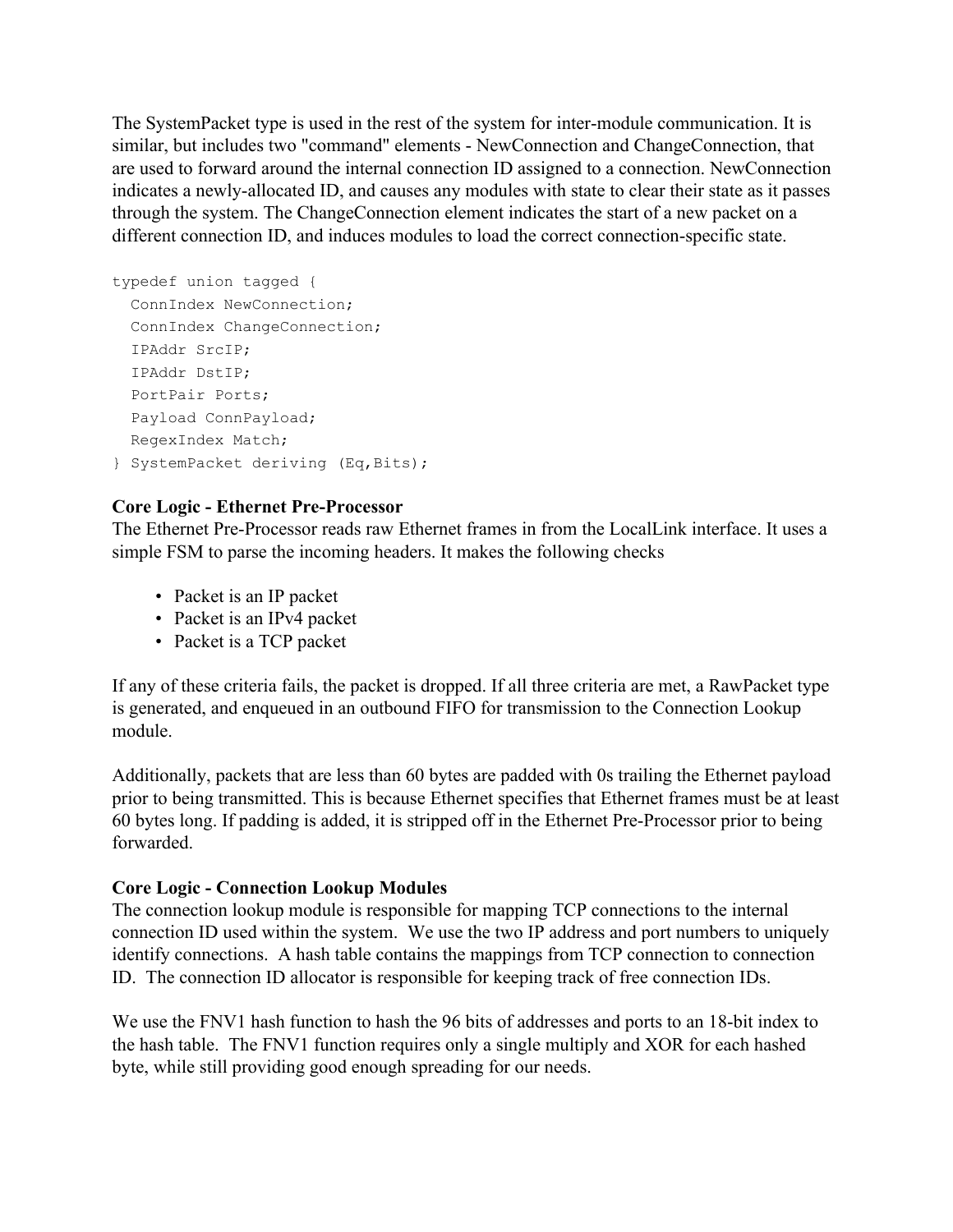The hash table contains  $2^{18}$  slots, of which at most  $2^{16}$  contain valid entries. Ensuring that the hash table is sparsely populated decreases the expected number of collisions at only the small cost of extra memory. We use linear probing to resolve collisions, since it can take advantage of the DDR2 burst reads. We can handle up to three collisions before suffering the latency of another roundtrip access to memory.

The connection ID allocator uses a ring buffer in memory to keep track of available connection IDs.



A controlling FSM coordinates the operation of the sub-modules and preserves ordering of the data. Once the headers are hashed, packet data is buffered internally so that the next headers can be hashed while the hash table operation occurs. The controlling FSM generates a ChangeConnection system packet with the correct connection ID for each TCP packet. If the connection is not present in the hash table, the FSM also generates a NewConnection system packet.

## **Core Logic - Regular Expression Matcher**

The regular expression matcher supports parallel matching of up to 64 regular expressions at speeds of up to 800Mbit/s (running at 100Mhz). Regular expression matching is performed on connection streams, not individual packets; therefore, the regular expression matcher must maintain state for each connection between packets from that connection. Providing 8 bits of state (described below) for 65,536 connections requires 64KB of state per regular expression, for a total of 4MB for 64 regular expressions, which is stored in DRAM using the memory subsystem.

Two approaches are commonly used for regular expression matching in hardware: DFAs, and NFAs with a one-hot encoding [1]. DFAs are essentially finite state machines, so they can be easily implemented in hardware with a state register and a state transition table (i.e. LUT). NFAs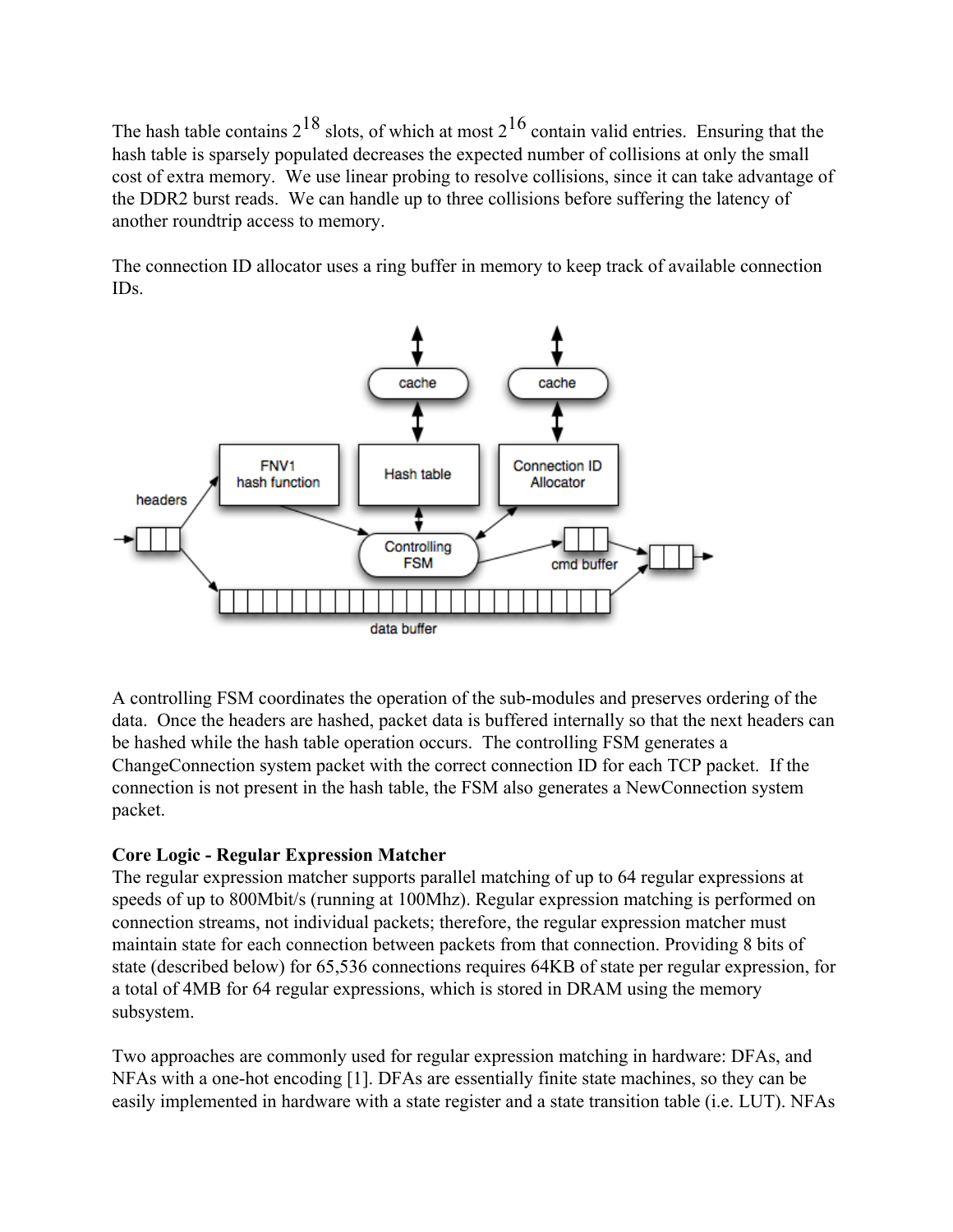are like finite state machines, except that an NFA can be in multiple states at once (this is why the one-hot encoding for state is required). In most cases, the DFA and NFA for a regular expression will have roughly the same number of states; therefore, due to the one-hot encoding, NFAs require an exponentially higher number of bits of memory than DFAs for a given regular expression. Since the cost of storing regular expression state is multiplied by the number of connections (64K), using a DFA was clearly a better choice.

A regular expression is matched by a Regex Matcher, which is illustrated below. A Regex Matcher contains 8 bits of state, which stores up to 128 DFA states (1 bit is used to turn off the matcher if the connection matched in the past). Characters are passed into the Regex Matcher, and pass through a character map (LUT), which maps the 256 ASCII characters down to a smaller set, and then through the state transition table (LUT), which determines the next state. The next state is also passed through a table of accept states (LUT) to determine if a match has occured. The Regex Matcher has two methods, isMatched and clearMatched; when a match occurs, no more characters can be processed until clearMatch is called. This ensures that the system has a chance to detect the match before continuing to process more payload data. Finally, the swapState method inserts new state into the Matcher (i.e. when a packet arrives from a different connection) and returns the old state for storage.

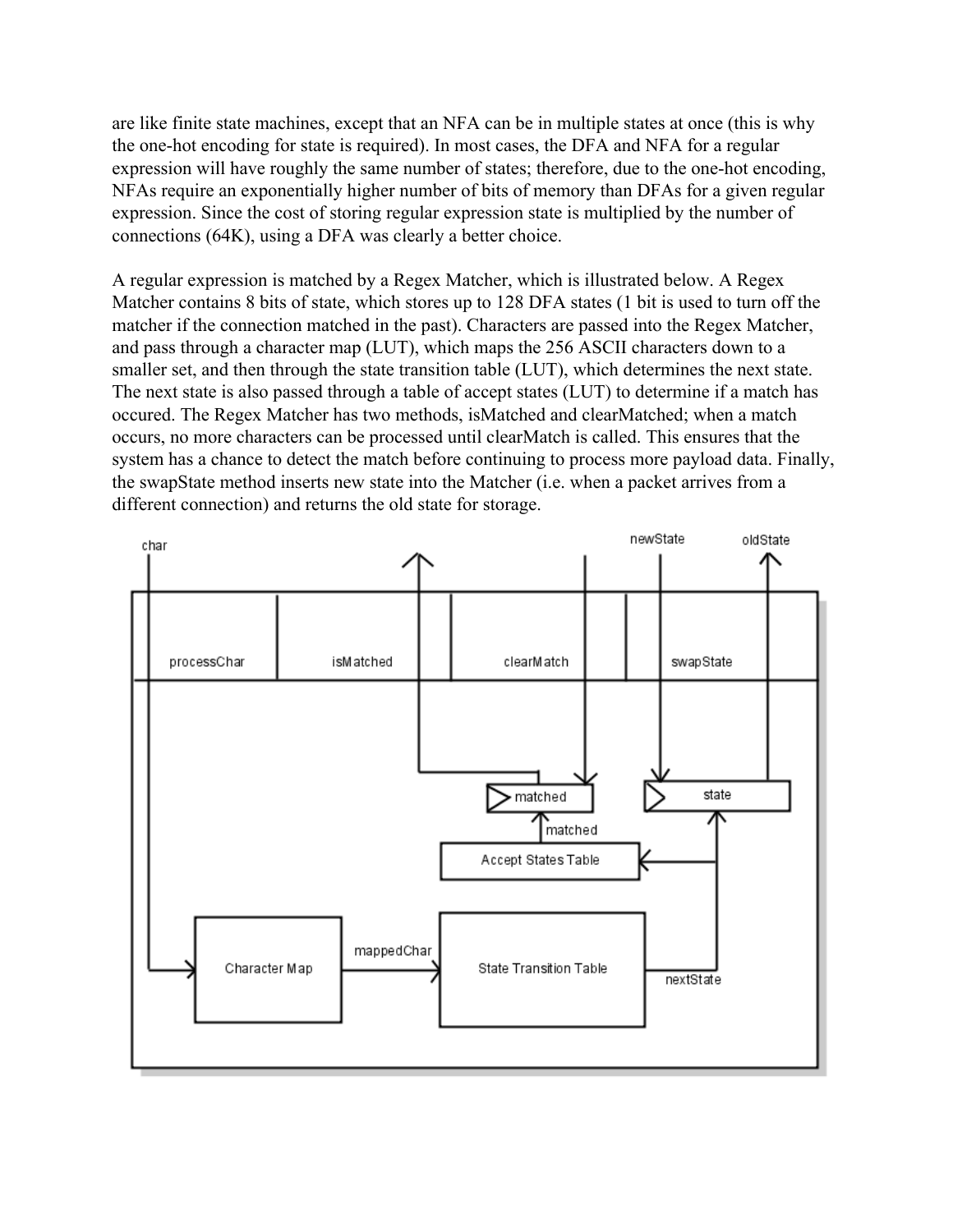The Character Map, State Transition Table, and Accept States Table LUTs for each of the (up to 64) Regex Matchers are automatically generated during the build process from a list of regular expressions. We use JLex, a lexical parser, to produce DFAs for each of the regular expressions. The output of JLex (a java source file) is then parsed by our script to extract the DFA LUTs and generate bluespec functions for these LUTs.

The Regex Unit is the top-level module in charge of regular expression matching. It is connected to the rest of the pipeline with SystemPacket FIFOs; the Regex Unit inserts Match packets into the SystemPacket stream when matches have occurred. SystemPackets are first processed by the Prefetch Control, which activates prefetch of Regex Matcher state from DRAM (mediated by the State Swap Unit). The SystemPacket Prefetch Queue can be long, which allows the State Swap Unit enough time to fetch the state for the 64 Regex Matchers from DRAM before the new TCP packet reaches the Regex Matchers. When the new packet does arrive, a swapState occurs, which puts the new state into the Matchers and stores the old state back in DRAM. When a match does occur, it is detected by the Match Packet Insertion rule, which inserts a match packet. If detecting a match among all of the 64 Matchers is too slow, we planned to cycle between the Matchers or use a binary tree approach, but we did not run into this problem.



# **Core Logic - Backlog Buffer Unit**

The backlog buffer unit is responsible for (a) filtering the incoming SystemPacket stream so that only matching connections are sent to the UDP sender; and (b) storing (and updating) a 2KB 'backlog' of each connection stream, which is flushed when a match occurs.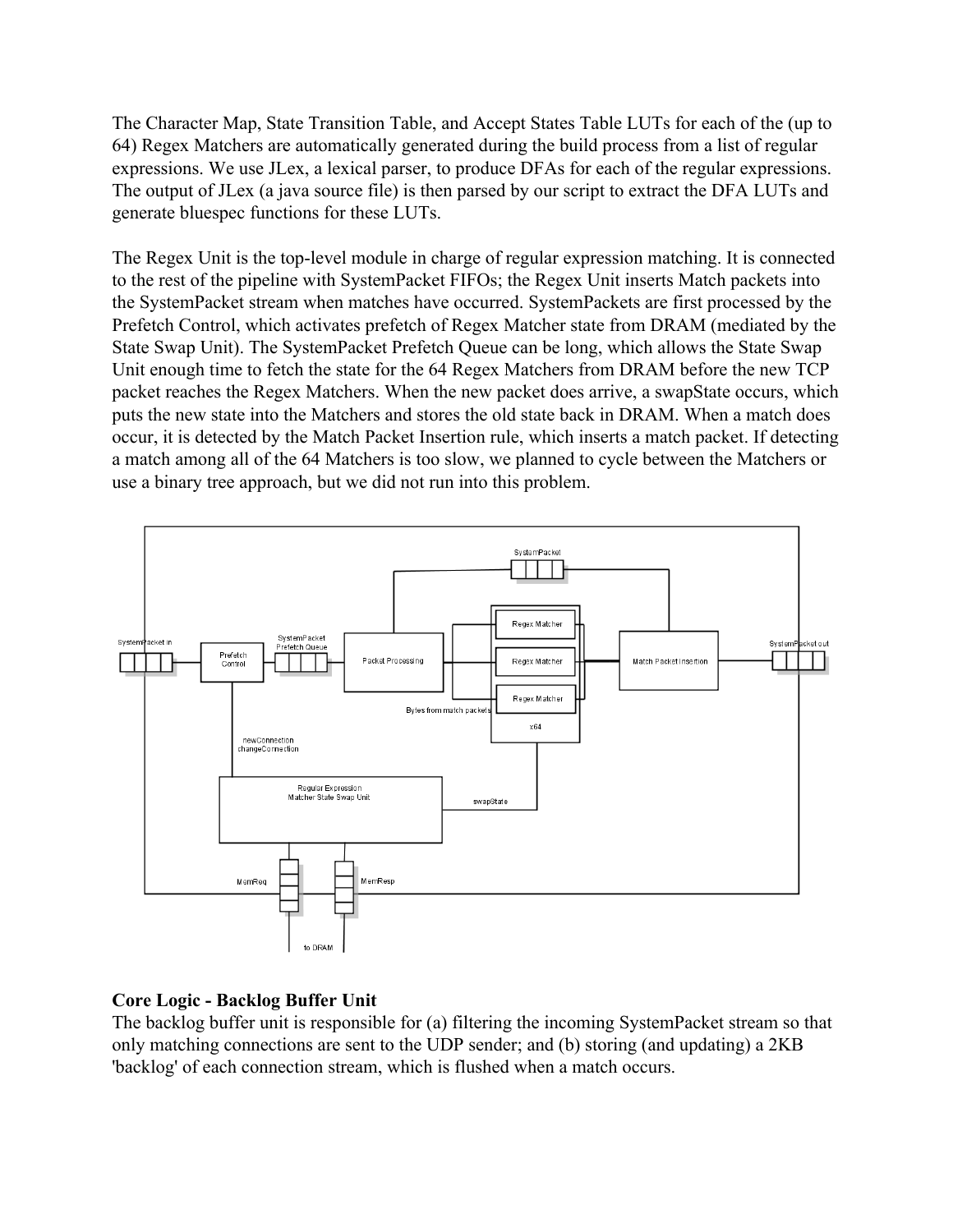The backlog buffer stores the 2KB backlog for each connection in a circular buffer in DRAM. Pointers to the start and end of these buffers are also stored in DRAM. The backlog buffer unit uses  $2KB * 65536 = 128MB$  of DRAM for the backlog (plus a small amount for the pointers). The unit also stores a table of which connections have been matched; these are not stored in DRAM, in order to reduce latency.

When a new TCP packet (from an unmatched stream) enters the backlog buffer unit, an FSM loads the pointers to the start and end of the circular buffer from RAM (and stores the pointers from the previous packet connection). This can be 'prefetched' from the DRAM to avoid throughput reduction. Then, payload data is written to the circular buffer (overwriting old data after 2KB). At the end of the packet, the pointers are written back to RAM. When a match packet enters the unit, an FSM flushes first the connection header information (i.e. IPs, ports, which regex was matched, etc.), and then the KB backlog from DRAM. Once this data has been flushed, the rest of the packet payload is passed through to the UDP sender.

When a TCP packet from a matched stream enters the unit, it is simply passed through to the UDP sender. The match table in the unit (stored in registers) keeps track of which connections have been matched, so the unit knows which packets to pass through and which to store in the backlog buffer.

## **Core Logic - UDP Sender**

The UDP sender is responsible for generating UDP packets that can be sent out over the wire by using the Ethernet MAC. These packets are hard coded to have a fixed source and destination IP and MAC address for simplicity. In a slightly more advanced implementation, these values could be pulled from configuration registers.

The UDP sender sends two types of packets, Match packets and Data packets. Match packets simply indicate that a match has occurred in a given connection, and gives the information for that connection (source and destination IP and ports) as well as the index of the matching regular expression. Data packets give the same connection information, as well as a chunk of data from the stream.

IP packets contain a header checksum which is not optional - it is calculated from the contents of the IP header in the outgoing packet. The method of calculation is by adding all of the 16-bit words in the header together by ones complement addition. Ones complement addition is almost the same as normal addition, but with the caveat that an overflow requires that one be added to the result.

UDP packets contain an additional checksum, but this was not used in our system. Instead it is set to all 0, which indicates that it is not used.

Packets are generated in one of four cases:

- 1. A match occurs
- 2. A change connection occurs (new packet of a different connection arrives at input)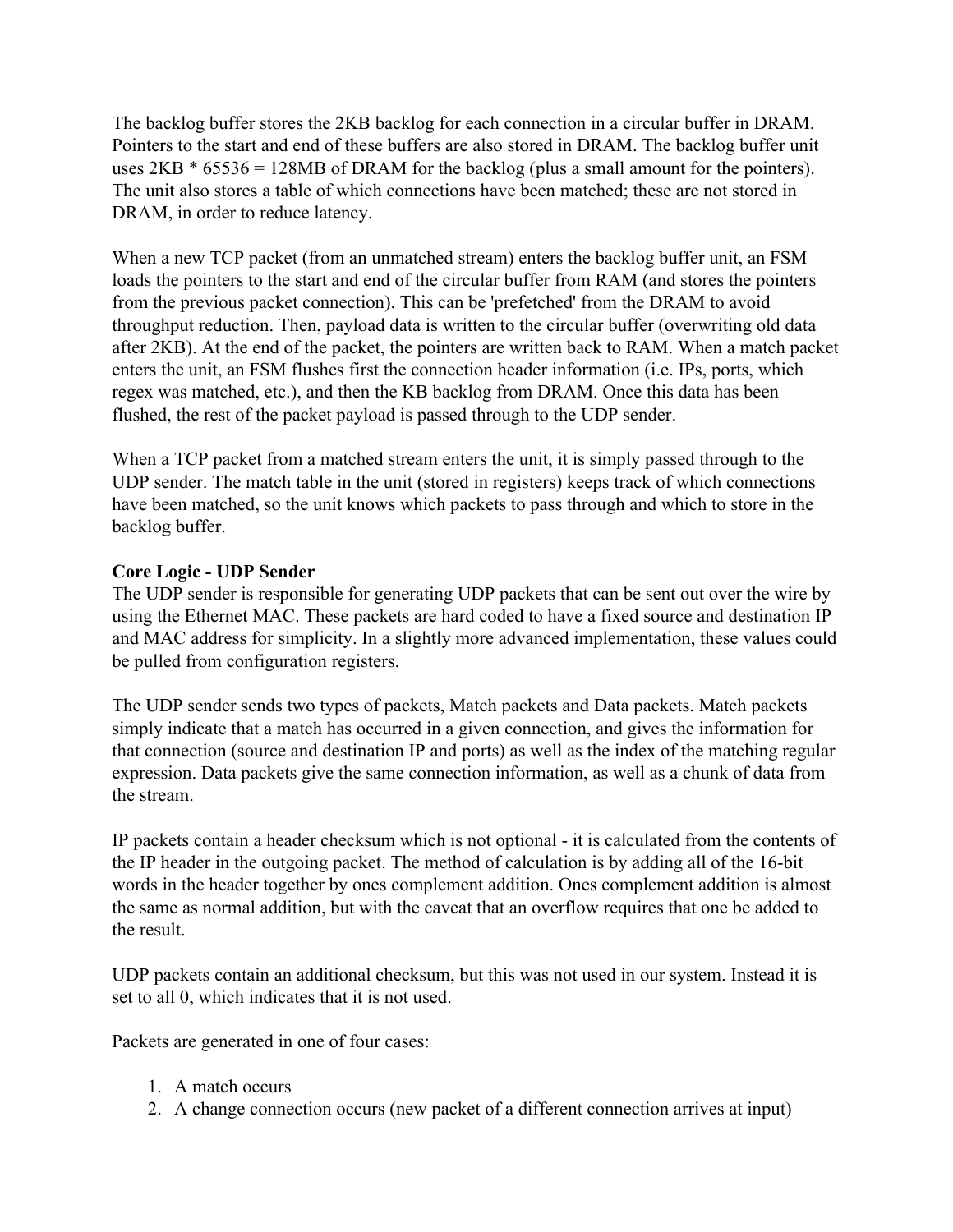- 3. Maximum packet length is reached
- 4. A ~40ms timer, which is reset every time payload data enters the UDP sender, expires

One limitation of using the UDP protocol is that it does not have any built in mechanism for ensuring delivery of all packets. While in our controlled environment packet losses were minimal (and aided by Ethernet Flow Control), they were still nonzero. Probably the answer is to use a more sophisticated protocol, or perhaps a different mechanism for forwarding matched streams altogether. Making the system interface via PCIe, for example, might be an appropriate alternative.

### **Microprocessor Subsystem**

A Xilinx Microblaze processor is present in our hardware system and is used for two purposes. The first is initializing some registers in the Xilinx Ethernet MAC core on startup, and the second is to retrieve debugging and statistical information from the core logic and send it over an RS232 port for analysis. A CoreConnect PLB bus system running at 125MHz was used to connect the Microblaze processor to its own instruction and data memory (both stored in BRAM) as well as the RS232 UART, the DDR2 SDRAM, the Ethernet MAC, and a special PLB port exported from the core logic.

Inside the core logic, a CBus was instantiated and connected to this PLB interface. Several statistics counters were scatters across the core logic and placed on this CBus.

#### **Ethernet MAC Subsystem**

The Xilinx XC5VLX110T has two hard ethernet MAC cores embedded in silicon. We used one of these for our project. To interface with the hard core, we used the Xilinx XPS\_LL\_TEMAC wrapper IP. This wrapper exposes two important interfaces - a PLB slave interface, which is used by the microprocessor to initialize various configuration registers, and a Xilinx LocalLink interface, which is used to interface with our core logic.

The LocalLink interface consists of one transmit and one receive port, which very much resemble Bluespec Get/Put interfaces. An initiating LocalLink component provides a "SrcRdy" signal, and a target LocalLink component provides a "DstRdy" signal. When both of these signals are asserted, data transfer takes place. LocalLink transfers "packets" of data, which contain a fixed number of header and footer words, with a "payload" between them. In our case, the payload is simply a decoded Ethernet frame, and the header and footer words are unused (though they still must be transferred across the LocalLink).

As mentioned earlier, this LocalLink interface is easily wrapped up into Bluespec Gets and Puts for connection to the core logic.

One frustration we ran across in hardware is that the XPS\_LL\_TEMAC IP actually doesn't meet the LocalLink specification in the TX path. In order to function correctly, it is mandatory that a two-cycle stall be inserted between the sending of the LocalLink header, and the LocalLink payload, even though the DstRdy signal is asserted. Xilinx has documented this problem in Answer Record #32317. Unfortunately, no link to said errata is provided on the product page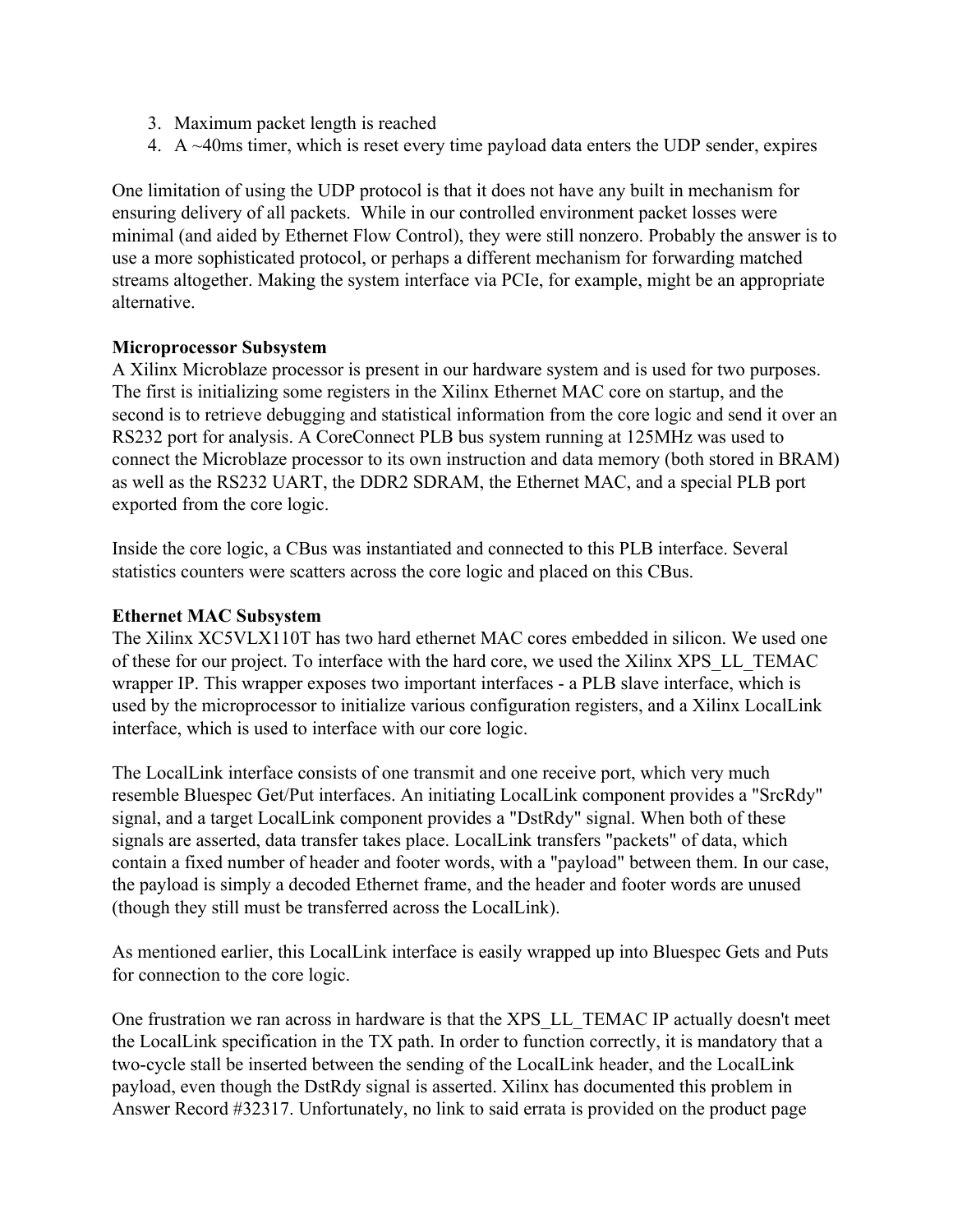where the (incorrect) documentation is provided. The only way to find it was by searching for XPS LL TEMAC and scouring through about 5 pages of mostly unrelated results. Others have described the Xilinx website to us as "the world's greatest scavenger hunt," we guess they weren't kidding.

# **Using the Xilinx EDK**

As our project uses several Xilinx EDK components (Microblaze, MPMC, Ethernet MAC), we had to interface with the Xilinx EDK infrastructure. The path we chose was to build our core logic into a Xilinx EDK "peripheral" which could then be connected to the rest of the EDK system through the Xilinx Platform Studio GUI program.



In order to do this, we used Synplify Pro to create an EDIF-format netlist of our synthesized design. We then created a top-level Verilog wrapper which contained a black box instance of our core logic netlist. This top-level wrapper also inverted reset polarity, as the EDK system uses active-high resets, where Bluespec synthesized Verilog uses active-low resets. The top-level wrapper also included an instantiation of the Xilinx PLBV46\_SLAVE\_SINGLE IP, which is a Xilinx VHDL core that provides a bridge between the PLB bus used in the Xilinx EDK system, an a simpler Xilinx IPIC interface, which is exported from the core logic to provide access to the internal CBus.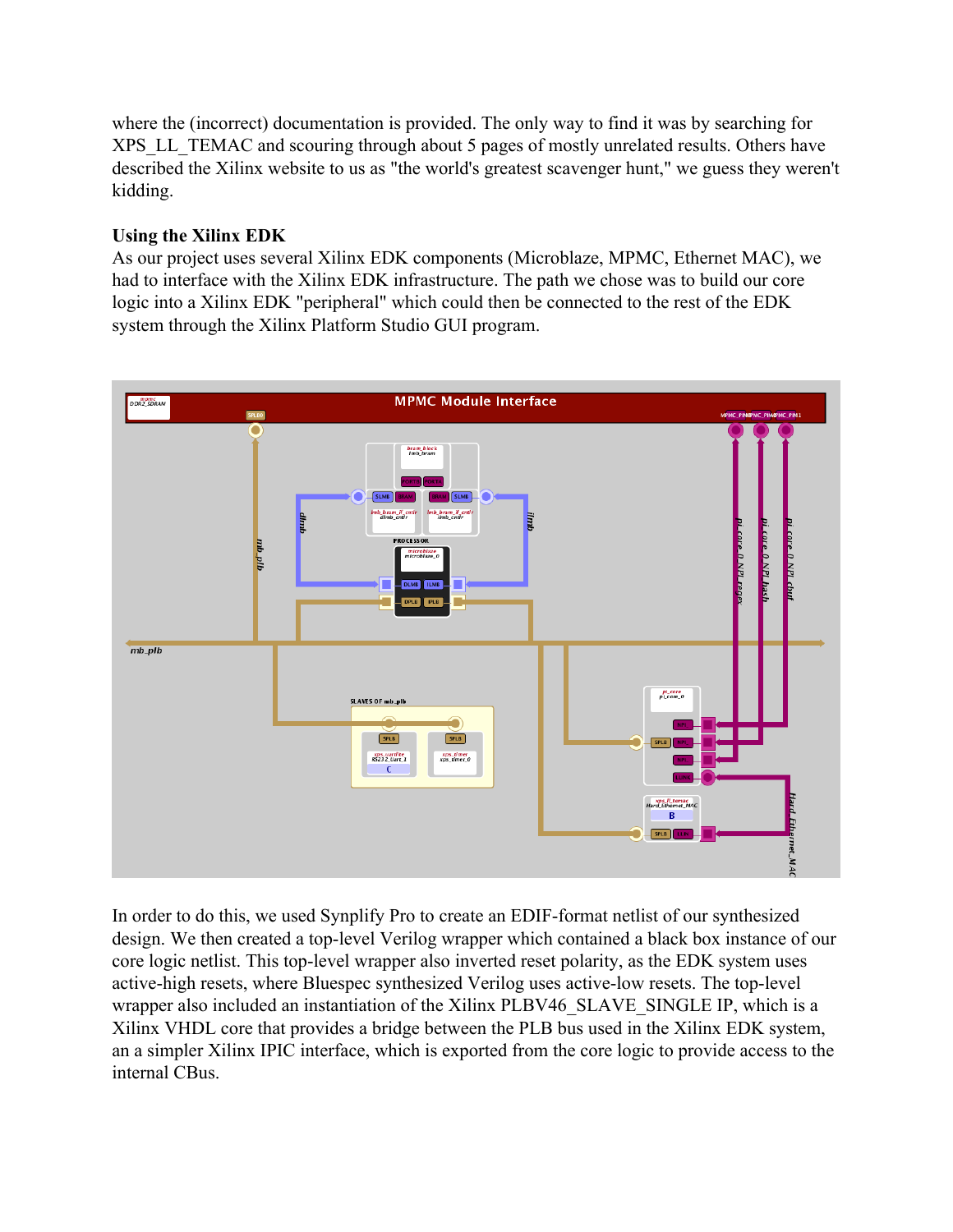With all this in place, three special files that describe the EDK component were created. A black box description (BBD) file, a microprocessor peripheral description (MPD) file, and a peripheral analyze order file (PAO). These files, along with the core logic netlist and the wrappers mentioned above were placed in a Xilinx EDK component repository, so that they could be accessed by Xilinx Platform Studio.

Of the three files, only the MPD file is particularly interesting - the other two only list paths of the netlist (BBD) and HDL (PAO) files used by the peripheral. The MPD file defines all of the ports in and out of the peripheral. In our case, this was a PLB slave port, three NPI ports, and a LocalLink port, as well as three sets of clock/reset lines (one for the core logic, one for the PLB/ LocalLink bus, and one for the memory interface). The PLB/LocalLink and the NPI clocks were run at 125MHz, the default for an EDK system with our FPGA. The core clock was run at 100MHz in order to make timing.

### **Testing Framework**

To run end-to-end system tests we created a module that read and wrote packets to a PCAP file, a standard format for representing packet data used by packet sniffers. This allowed us to capture packets from the wire, run them through our simulation, and view the output in the *Wireshark* packet sniffer. We replaced the DDR2 with "magic" memory in our test harness.

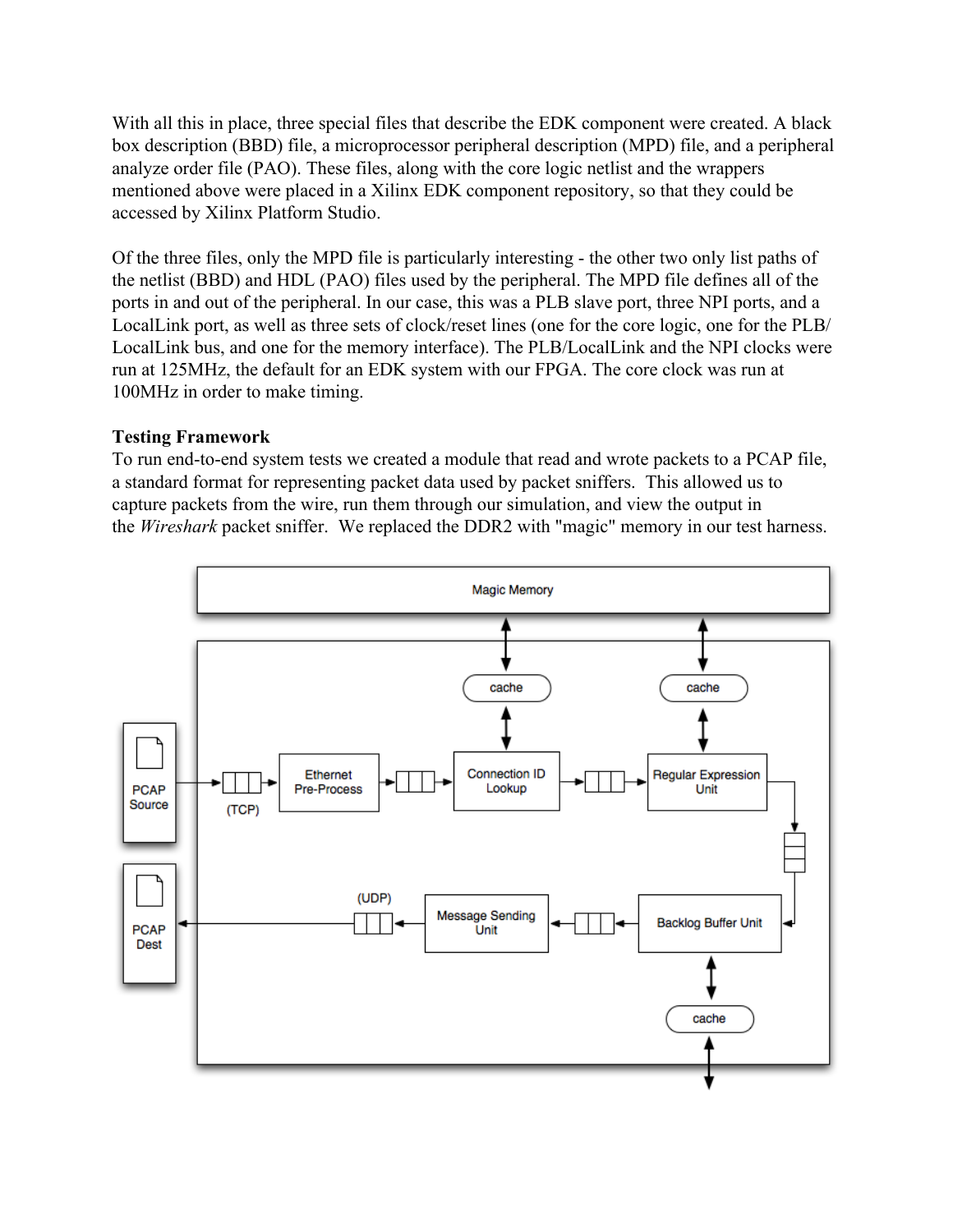### **Results**

We synthesized our project on a Xilinx XC5VLX110T FPGA. Though we were close to meeting our 125MHz timing goal, we reverted to a much more conservative 100MHz clock for our core logic, which we met easily. To interface with the Xilinx IP running at 125MHz, several synchronizing FIFOs were used to communicate with the NPI, LocalLink and PLB interfaces.

Once correct behavior was verified in hardware, we wanted to get an idea of our system's performance. At first, we simply tried generating packets on a PC with a Gigabit Ethernet NIC and sending them as fast as possible. This proved to be inconclusive, however, because none of the PCs we used were able to saturate the Gigabit link, and the throughput out of the PC was highly dependent on the packet size of the test vector. Because we expected a relationship between packet size and throughput in our system as well, we needed to control for this in the test source.

Instead, we adopted a hardware-based solution. A special StreamCaptureFIFO was used in order to push data through the system as fast as possible. The StreamCaptureFIFO buffers up 256KB of incoming data from the Ethernet link (and does not allow any data to be dequeued). Once the StreamCaptureFIFO is full, it allows data to be dequeued (but not enqueued). Once the StreamCaptureFIFO is empty, the process starts all over again. This allowed for 256KB chunks of the stream to be pushed through the system as fast as possible. We then counted the bytes as they were pushed through, along with the number of cycles that the StreamCaptureFIFO was in "Draining" mode, and used this to create our benchmark.

We used three test vectors - each a sequence of several thousand packets of a fixed size, each having a unique source and destination IP and port number. This means that each packet would cause the allocation of a new connection. The results were as follows:

| <b>Packet Size</b> | <b>System Throughput</b> |
|--------------------|--------------------------|
| $1500$ bytes       | 522 Mbps                 |
| $500$ bytes        | 522 Mbps                 |
| 100 bytes          | 547 Mbps                 |

Knowing that the Regular Expression Unit running at 100MHz should be capable of around 800Mbps throughput, we were a bit surprised by these results, especially in light of the fact that the throughput *increased* with a smaller packet size. We had been expecting the opposite, as smaller packets require more frequent memory accesses, which, we believed, would be the limiting factor. That the performance increased suggested that something not related to memory was the culprit.

After some investigation, we determined that the source of the problem was a rule conflict within the Regular Expression Unit. The result was that processing 4 bytes of data was taking 6 clock cycles, instead of 4 clock cycles. This comes out to a maximum throughput of around 508Mbps,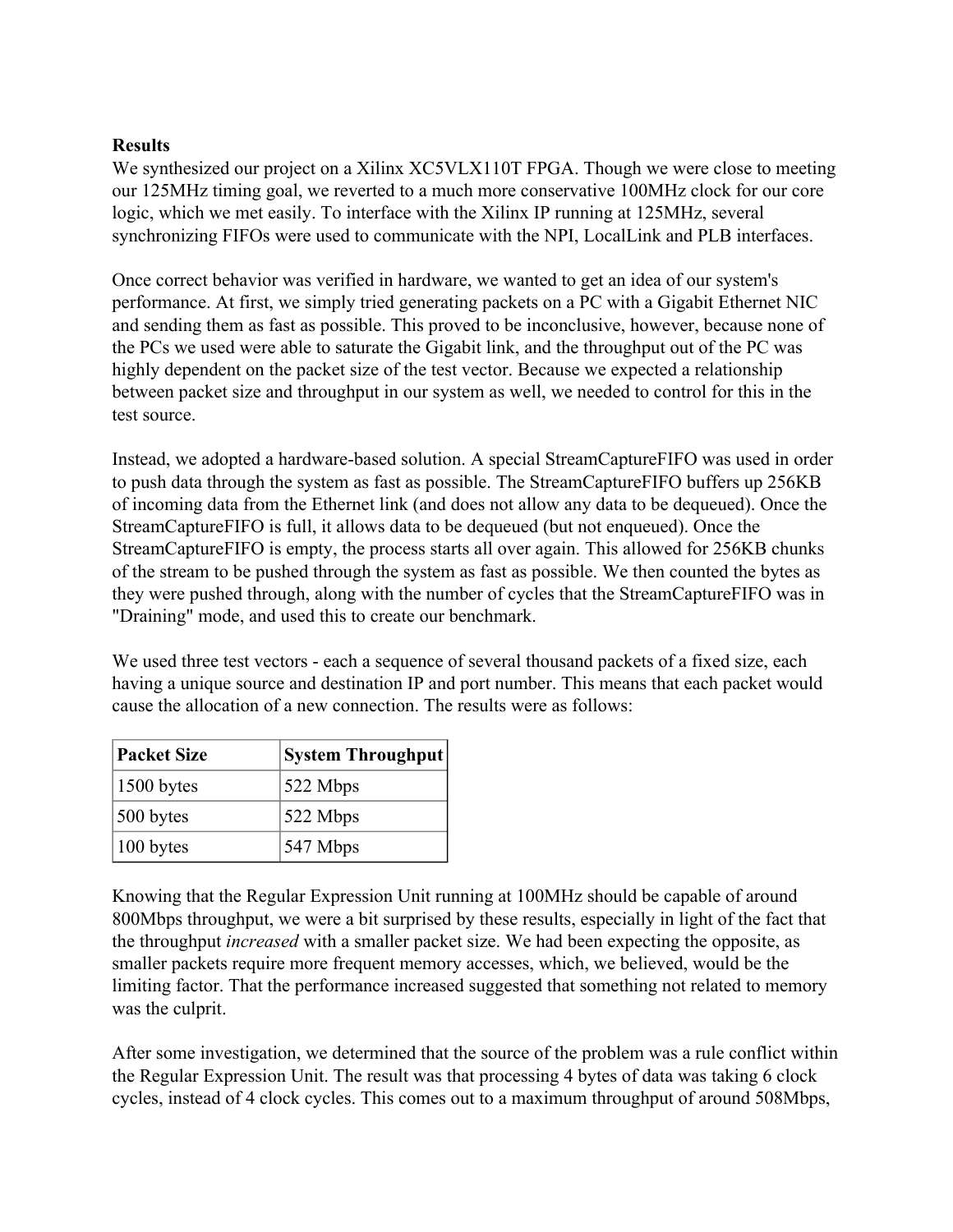| <b>Packet Size</b> | <b>System Throughput</b> |
|--------------------|--------------------------|
| 1500 bytes         | 811 Mbps                 |
| 1400 bytes         | 811 Mbps                 |
| 1300 bytes         | 812 Mbps                 |
| 1200 bytes         | 813 Mbps                 |
| 1100 bytes         | 814 Mbps                 |
| 1000 bytes         | 816 Mbps                 |
| 900 bytes          | 819 Mbps                 |
| 800 bytes          | 823 Mbps                 |
| 700 bytes          | 828 Mbps                 |
| 600 bytes          | 836 Mbps                 |
| 500 bytes          | 849 Mbps                 |
| 400 bytes          | 869 Mbps                 |
| 300 bytes          | 906 Mbps                 |
| 200 bytes          | 994 Mbps                 |
| 150 bytes          | 1100 Mbps                |
| 140 bytes          | 1080 Mbps                |
| 130 bytes          | 999 Mbps                 |
| 120 bytes          | 852 Mbps                 |
| 100 bytes          | 691 Mbps                 |
| 60 bytes           | 423 Mbps                 |

which is much more in line with what we were observing. This rule conflict was fixed, and the tests run again, yielding much better results.